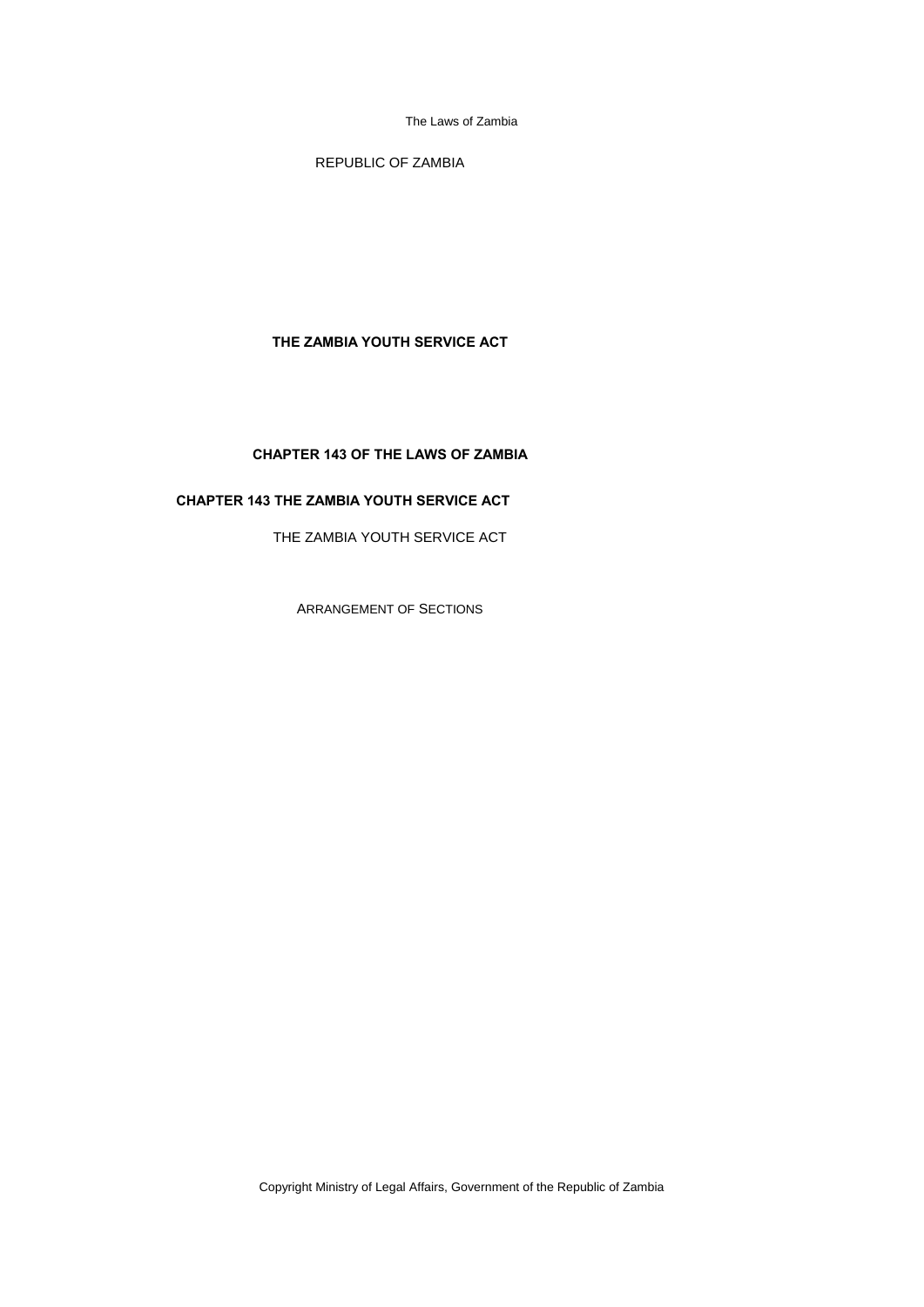### *Section*

- 1. Short title
- 2. Interpretation
- 3. Appointment and powers of Director
- 4. Appointment of Board
- 5. Tenure of office of Board
- 6. Remuneration of members, etc.
- 7. Incorporation
- 8. Chief office and branch offices of Board
- 9. Procedure of Board
- 10. Member to declare connection with companies and firms dealing with Board
- 11. Committees
- 12. Functions of Board
- 13. Staff
- 14. Secondment of public officer
- 15. Funds of Board
- 16. Payment into bank
- 17. Investments and loans to staff
- 18. Accounts and audit
- 19. Annual report
- 20. Exemption of Board
- 21. Directions of Minister
- 22. Regulations
- 23. Validity of contracts made before establishment of Board

## **CHAPTER 143**

## ZAMBIA YOUTH SERVICE 39 *of* 1964

37 *of* 1970 *Government Notice* 497 *of* 1964

**An Act to establish and provide for the constitution of a Zambia Youth Service Board; to specify the functions of the Board; to regulate its proceedings and to make provision for matters relating to its finances; to provide for the appointment of a Director of the Zambia Youth Service; and to provide for matters incidental to or connected with the foregoing.**

[28*th August*, 1964]

**1.** This Act may be cited as the Zambia Youth Service Act. Short title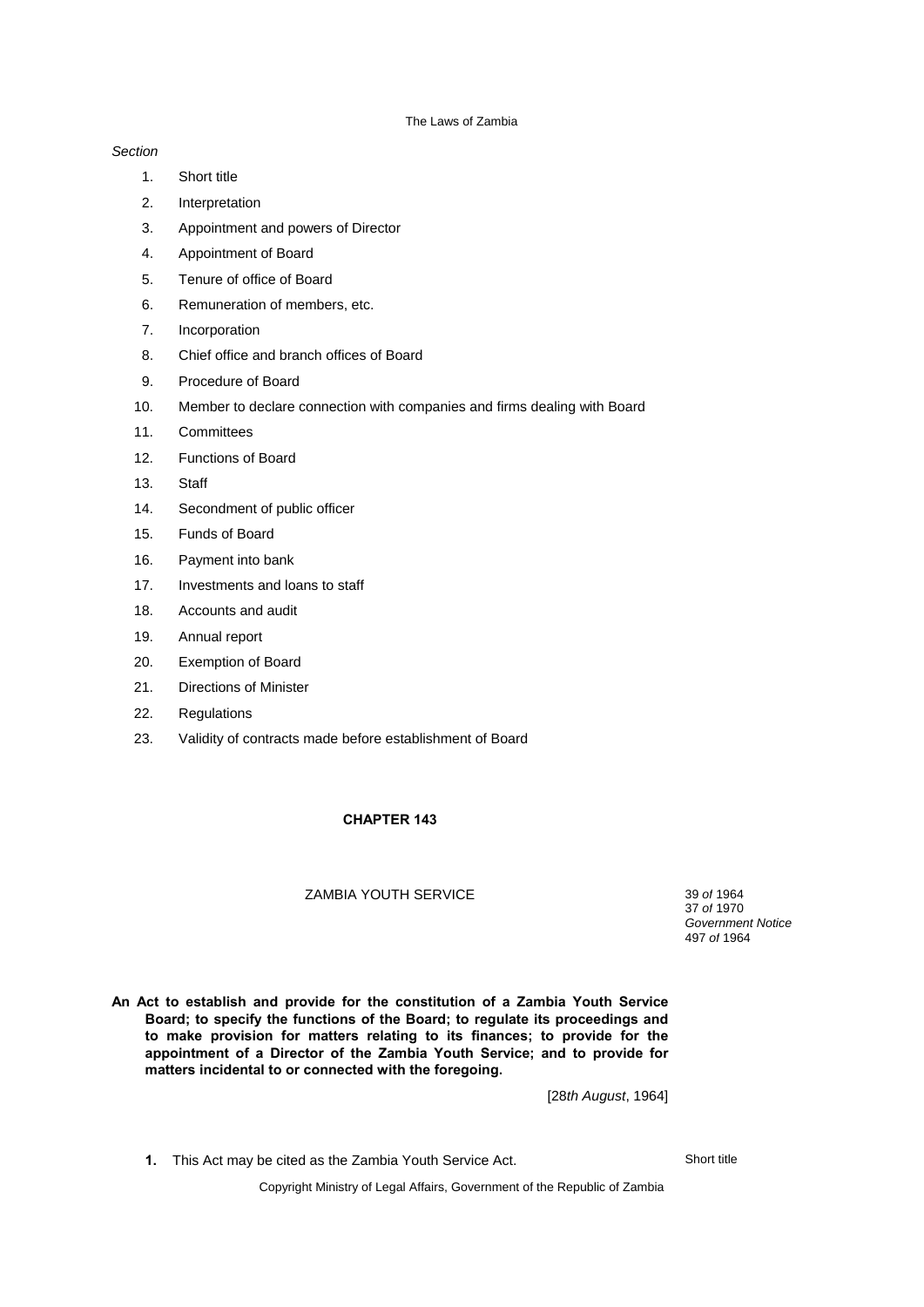**2.** In this Act, unless the context otherwise requires- **Interpretation** Interpretation

"Board" means the Zambia Youth Service Board established under section *four*;

"chairman" means the chairman of the Board;

"deputy chairman" means the deputy chairman of the Board;

"Director" means the Director of the Zambia Youth Service appointed under section *three*;

"functions" includes powers and duties;

"member" means a member of the Board;

"members of the Service" means persons recruited to and undergoing education and training in the Service;

"Service" means the Zambia Youth Service.

**3.** (1) The Minister shall appoint a Director of the Zambia Youth Service who shall Appointment and have executive control of the Service and shall perform such functions as the Board may from time to time determine. powers of Director

(2) In the event of the Director being absent for any cause whatsoever, the Board may appoint a person to act as Director during such period of absence and the person so acting shall perform the functions of the Director provided for by or under this Act.

(3) The Director shall be paid such salary and allowances out of the funds of the Service as the Minister may from time to time approve.

4. (1) There is hereby established a Board which shall be known as the Zambia Appointment of Board Youth Service Board.

(2) The Board shall consist of the Director and six other members appointed by the Minister.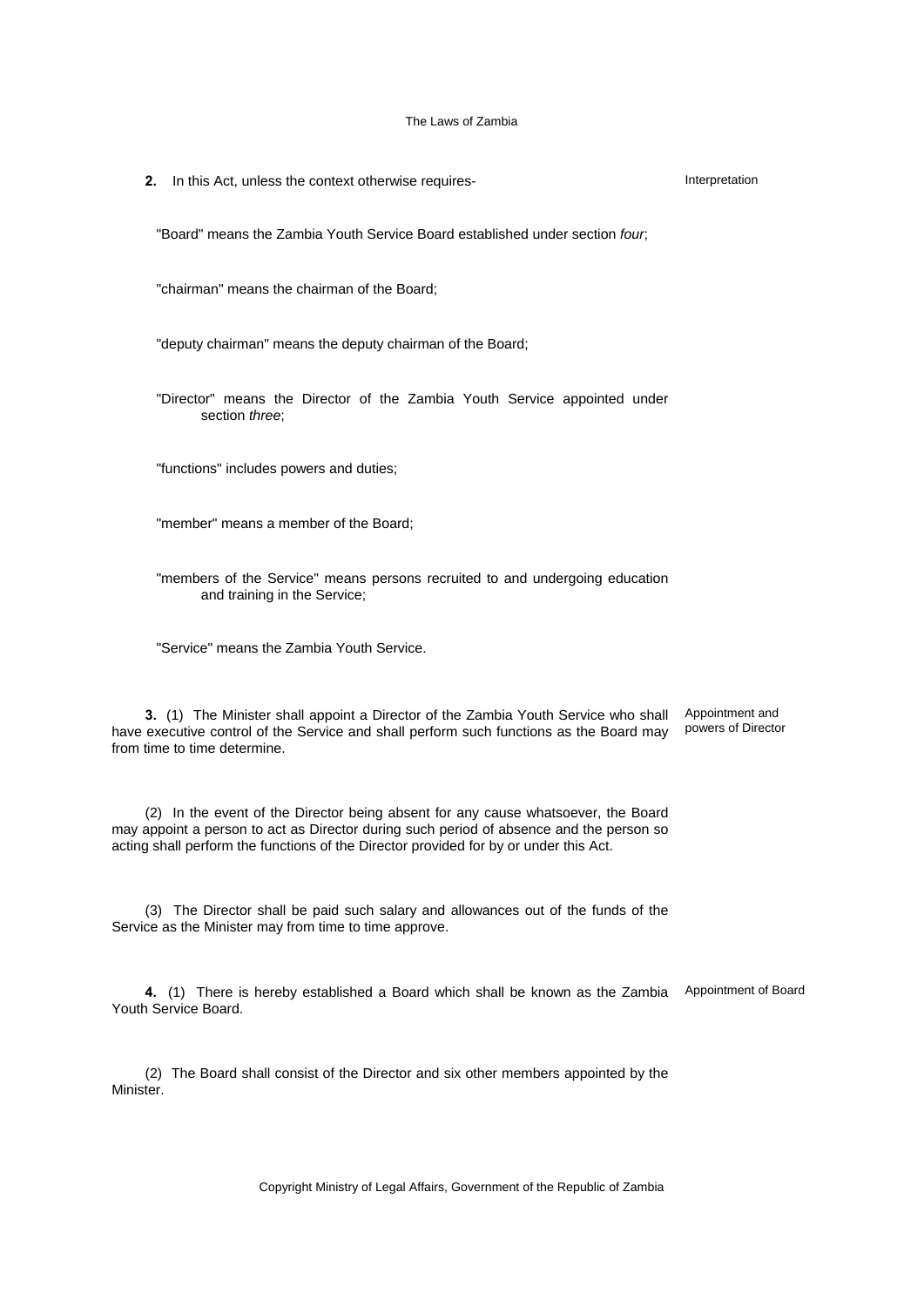(3) The Minister shall appoint annually from amongst the members a chairman and a deputy chairman of the Board, and they shall hold such office for a period of one year.

**5.** (1) Subject to the provisions of this section, members, other than the Director, shall hold office for a period of two years, but a retiring member shall be eligible for reappointment. Tenure of office of Board (2) Any member may be removed from office by the Minister for disability, insolvency, neglect of duty or misconduct proved to the satisfaction of the Minister, or may at any time resign his office by notice in writing addressed to the Minister. **6.** There shall be paid out of the funds of the Board to a member such remuneration and allowances as are approved by the Minister in respect of that member or the class of member to which he belongs. Remuneration of members, etc. **7.** (1) The Board shall be a body corporate with perpetual succession and a common seal, with power to hold land and to sue and be sued under its corporate name and to do such acts and things as bodies corporate may by law do. Incorporation (2) The application of the seal of the Board shall be authenticated by the signature of the chairman or the deputy chairman, and by the signature of one other member. **8.** (1) The chief office of the Board shall be at such place as the Minister may approve. Chief office and branch offices of Board (2) The Board may have branch offices in Zambia. **9.** (1) Subject to the provisions of this section, the Board may determine its own Procedure of Board procedure. (2) The Board shall meet at such times as may be necessary or expedient for the transaction of business, and such meetings shall be held at such places and times and on such dates as the Board may determine. (3) The chairman may at any time call a special meeting of the Board, and shall do so at the request in writing made to him in that behalf by any two members. (4) The chairman or, in his absence, the deputy chairman shall preside at all

meetings of the Board.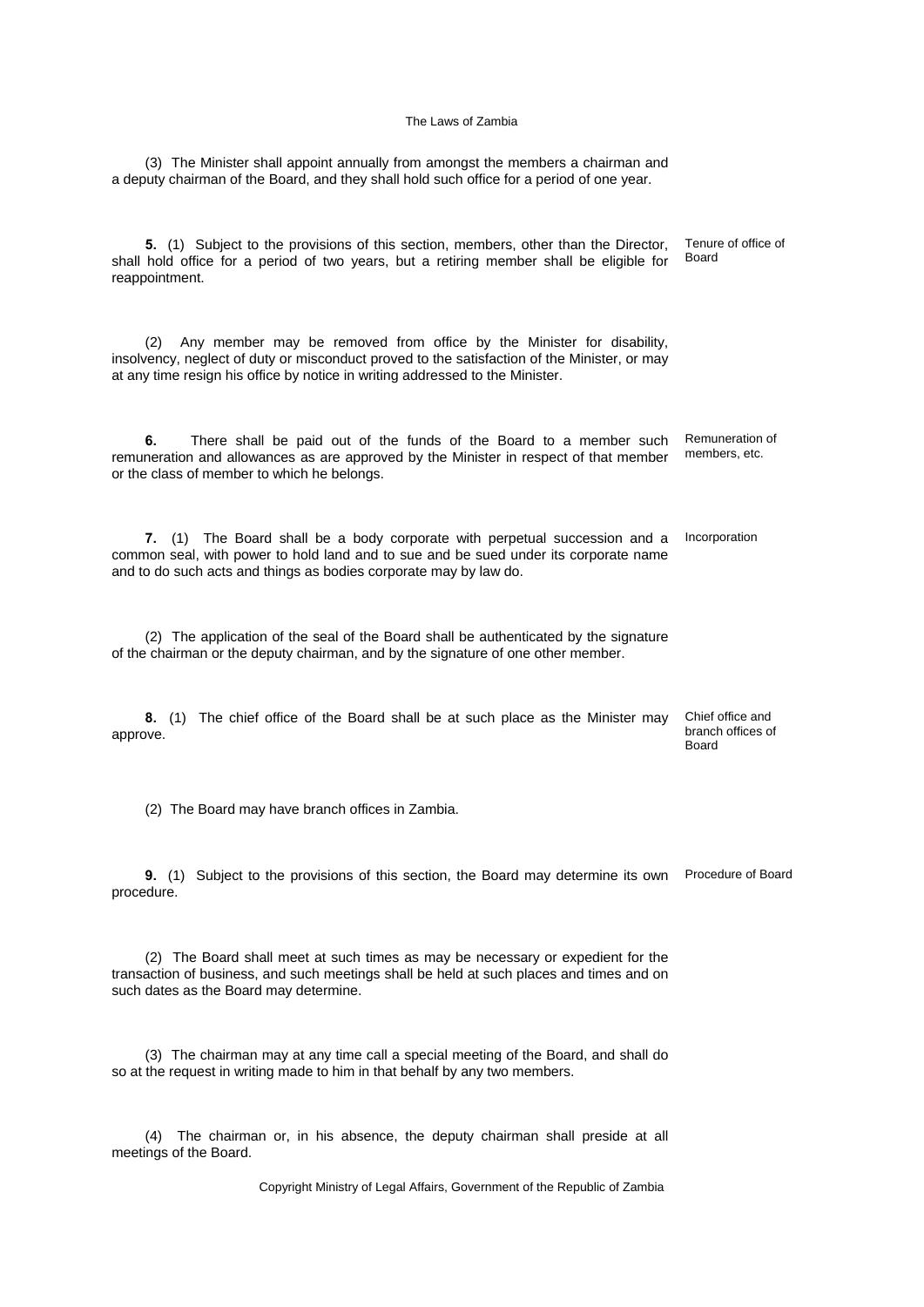(5) The chairman or, in his absence, the deputy chairman and two other members shall form a quorum.

(6) Decisions of the Board shall be made according to the majority of the votes of the members present and voting at a meeting of the Board at which a quorum is present, and in the event of an equality of votes, the chairman or, in his absence, the deputy chairman, presiding at the meeting, shall have a casting vote.

(7) Decisions taken in accordance with subsection (6) shall be valid, notwithstanding any vacancy among the members or that some person who was not entitled so to do voted or otherwise acted as a member.

(8) The Board shall cause minutes to be kept-

- (*a*) of all resolutions, proceedings and meetings of the Board; and
- (*b*) of the names of the members present at each meeting of the Board.

(9) The Board may co-opt any one or more persons to attend any particular meeting of the Board for the purpose of assisting or advising the Board, but no such co-opted person shall have any right to vote.

(10) The Board may by resolution declare the remuneration and allowances of any co-opted person and such sums shall be properly payable out of the funds of the Board.

**10.** (1) If a member of the Board, or of a committee appointed under section *eleven*, or his spouse-

Member to declare connection with companies and firms dealing with Board

- (*a*) tenders for or acquires or holds a direct or indirect pecuniary interest in a contract with the Board; or
- (*b*) knowingly acquires or holds a direct or indirect interest in a company or firm applying or negotiating for a contract with the Board; or
- (*c*) owns immovable property or a right in immovable property or has a direct or indirect pecuniary interest in a company or firm which results in his private interests coming into or appearing to come into conflict with his duties as a member;

the member shall forthwith disclose the facts to the Minister and the Board.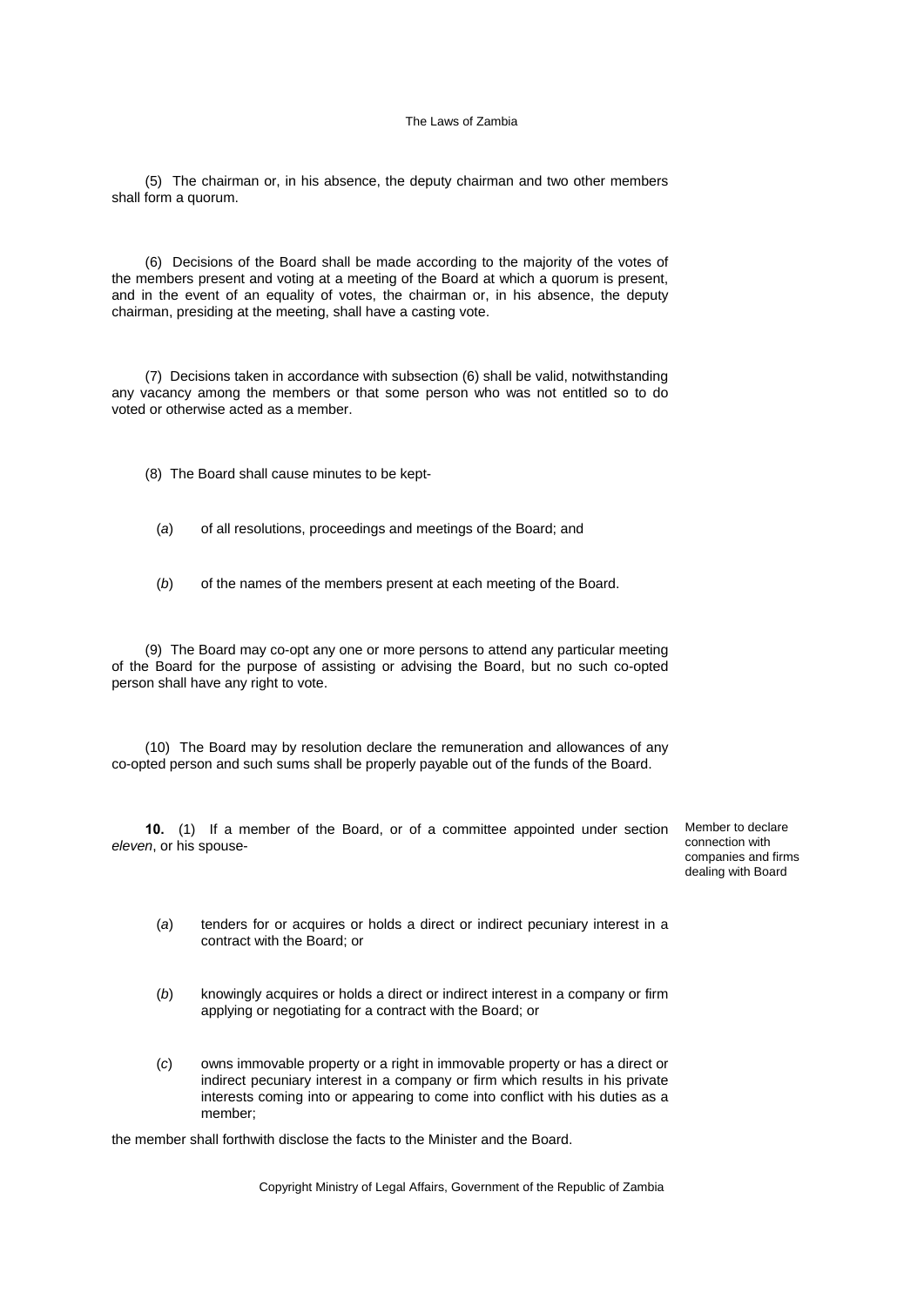(2) A member referred to in subsection (1) shall not take part in the consideration or discussion of, or vote on, any question before the Board or a committee which relates to a contract, right, immovable property or interest referred to in that subsection.

**11.** (1) The Board may from time to time appoint such committees consisting of two Committees or more persons to inquire into and report to the Board on such matters within the scope of its functions as are referred to them by the Board, or to perform on behalf of the Board any of its functions and may delegate to any such committee the performance of any of its functions.

(2) A committee may consist of members, or of members and non-members.

(3) Every committee appointed under this section shall be subject to the control of the Board and may at any time be altered, reconstituted or discharged by the Board.

(4) Every committee purporting to act pursuant to any delegation under this section shall be presumed to be acting in accordance with the terms of the delegation, in the absence of proof to the contrary.

(5) Where persons, not being members of the Board, are members of a committee appointed under this section, the Board may by resolution declare the remuneration and allowances of such persons, and such sums shall properly be payable out of the funds of the Board.

**12.** (1) The Board shall control and manage the activities of the Service and for Functions of Board such purposes it shall-

- (*a*) provide suitable facilities for the education and training of members of the Service and ensure that a proper portion of the time of the members of the Service is spent on such education and training;
- (*b*) provide employment by establishing, equipping, managing and maintaining establishments in Zambia where members of the Service shall work and be accommodated;
- (*c*) provide for the proper organisation of the Service;
- (*d*) recruit members of the Service; and
- (*e*) be responsible for the welfare, control and direction of members of the Service.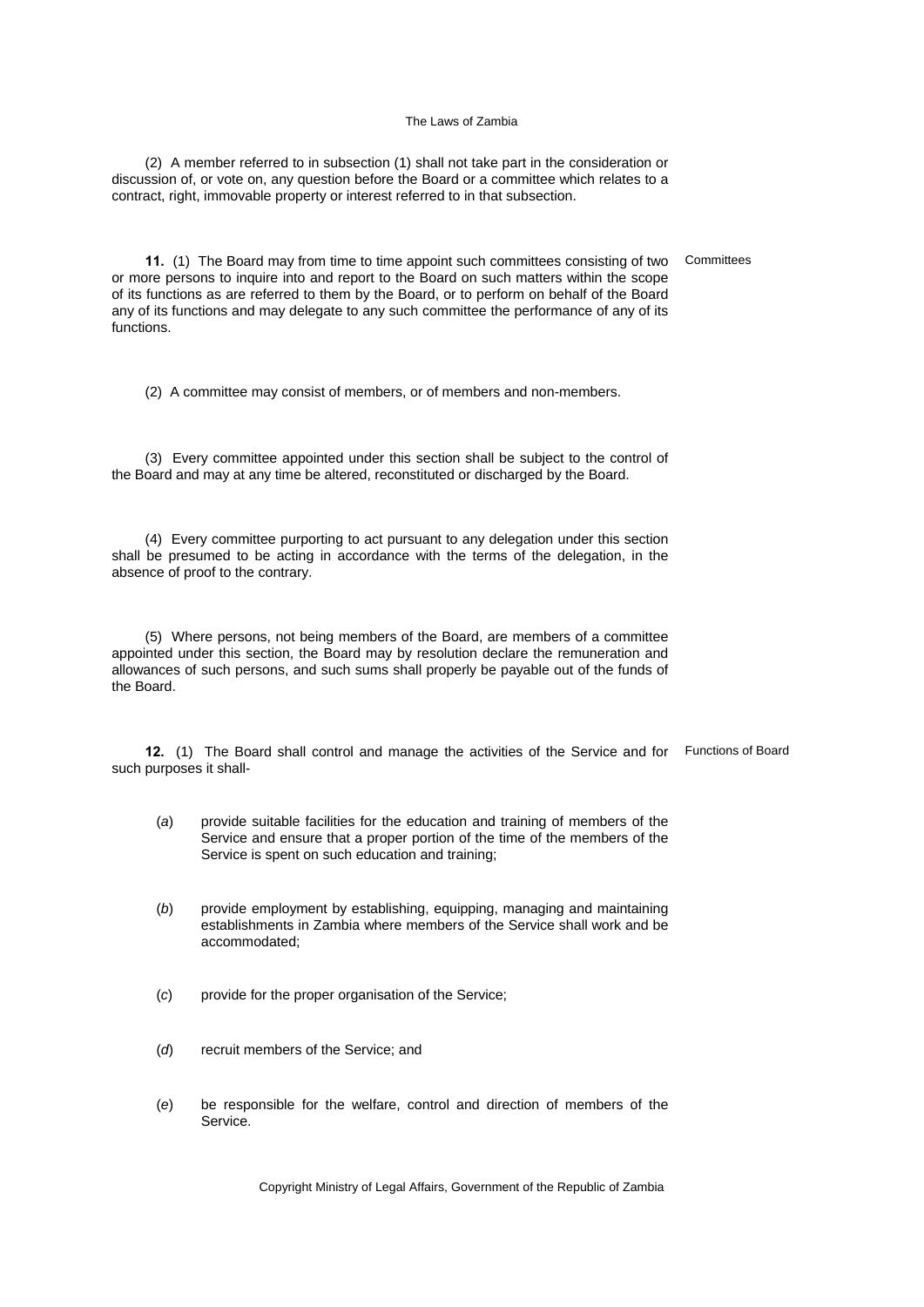(2) In particular and without prejudice to the generality of the provisions of subsection (1), the activities of the Board shall have relation to agricultural undertakings, rural development and other development projects.

**13.** (1) The Board may appoint staff for the conduct of its affairs and business on Staff such terms and conditions of service as the Minister may approve.

(2) The Board may provide benefits for and in respect of those of its staff who retire or die, or the surviving dependants, upon such conditions as it may determine, by way of pension funds or other means, but the management and investment of any funds set up under this subsection shall not be part of the business of the Board within the meaning of this Act.

(3) Every person appointed under this section shall, subject to the provisions of this Act, perform such functions as the Director may determine.

**14.** The Public Service Commission may, at the request of the Board and with the consent of the person concerned, second to the employment of the Board, any public officer. Secondment of public officer

**15.** The funds of the Board shall consist of-

approved by the Minister.

determine.

- (*a*) all moneys accruing to the Board from the Government by way of grant in aid or endowment or otherwise;
- (*b*) all charges due or moneys recovered by the Board;
- (*c*) all interest on moneys invested by the Board;
- (*d*) all donations accruing to the Board for the general purposes of the Board from sources other than sources specified under this Act; and
- (*e*) any other moneys accruing to the Board in the course of its operations.

of the Board shall, unless the Minister otherwise directs, be paid into any bank approved

by the Board for the credit of the general, current or deposit account of the Board.

Funds of Board

**17.** (1) The Board may invest moneys not required for current use in securities Investments and loans

to staff

(2) Subject to the general or special directions of the Minister, the Board may make loans out of the funds of the Board to persons appointed under section *thirteen* for the purpose of assisting any such person to purchase a motor vehicle for his own use, and

any such loan may be made subject to such terms and conditions as the Board may

(*No.* 37 *of* 1970)

Copyright Ministry of Legal Affairs, Government of the Republic of Zambia

**16.** Subject to the provisions of section *seventeen*, all moneys received on account Payment into bank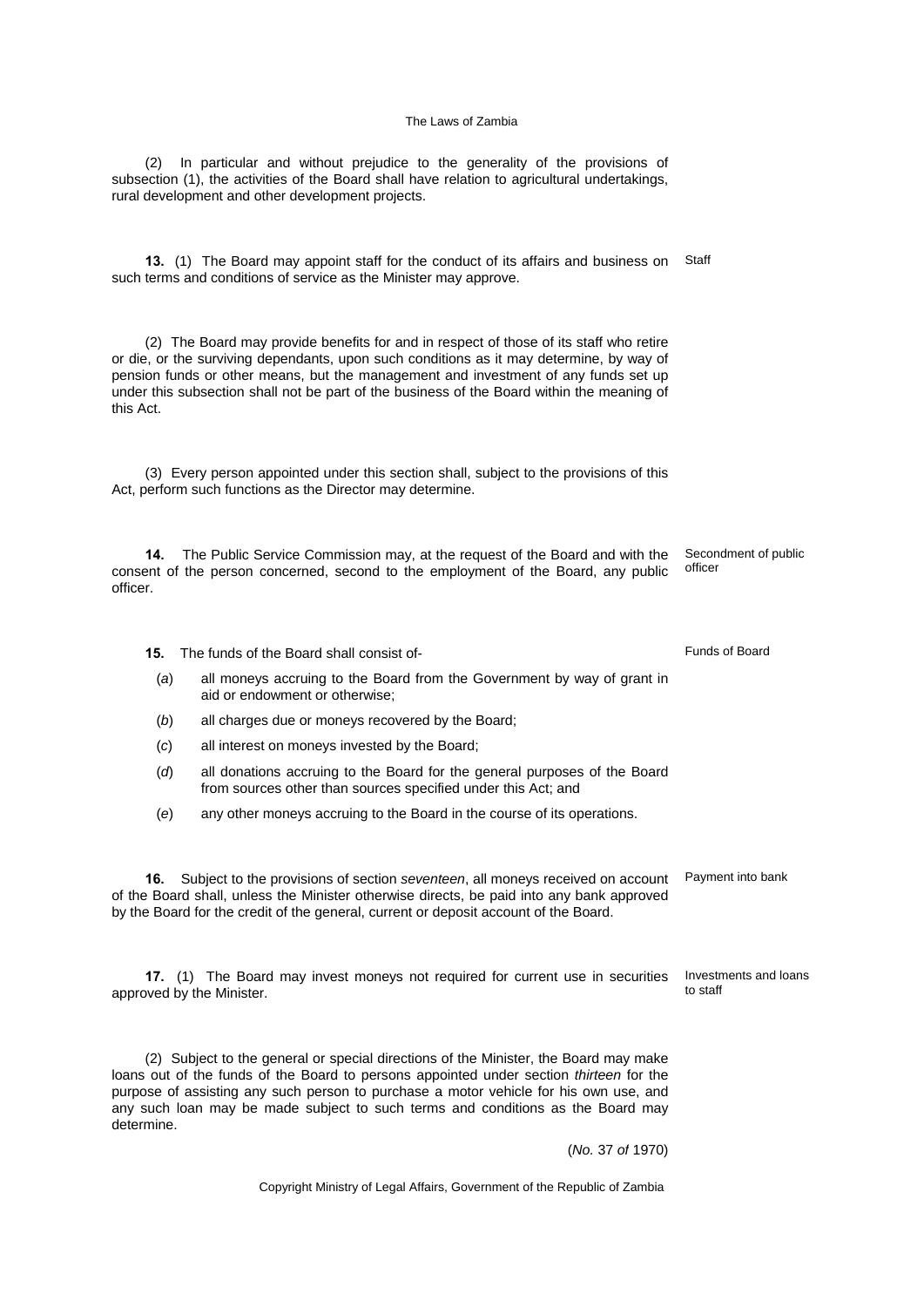**18.** (1) The Board shall keep proper accounts and other records in relation thereto Accounts and audit and shall prepare in respect of each financial year a statement of account.

(2) The accounts of the Board shall be audited by auditors appointed by the Board with the approval of the Minister, and such accounts shall be produced to the auditors within six months of the end of the financial year to which they relate.

(3) As soon as the accounts of the Board for each financial year thereof have been audited, the Board shall cause a copy of the statement of accounts prepared in respect of that year to be sent to the Minister, together with a copy of any report made by the auditors on the statement or on the accounts.

(4) The Minister shall cause a copy of every statement received by him in pursuance of subsection (3) to be laid before the National Assembly within fourteen days after it has been received by him, if the National Assembly is then sitting, or, if the National Assembly is not then sitting, within seven days of the commencement of its next ensuing meeting.

**19.** (1) The Board shall, as soon as may be after such date as the Minister may determine in each year, prepare a report of its activities during the year and cause the report to be sent to the Minister and to be published in such manner as the Minister may direct. Annual report

(2) The annual report shall include a report on the activities of the Service.

(3) The Minister shall cause a copy of every report received by him in pursuance of subsection (1) to be laid before the National Assembly within fourteen days after it has been received by him, if the National Assembly is then sitting, or, if the National Assembly is not then sitting, within seven days of the commencement of its next ensuing meeting.

**20.** (1) The profits of the Board shall not be liable to any tax imposed on income Exemption of Board and profits.

(2) The Board shall be exempt from stamp duties and registration fees.

**21.** The Board shall in the performance of its functions be subject to the directions Directions of Minister of the Minister.

**22.** The Minister, after consultation with the Board, may, by statutory instrument, make such regulations as he considers necessary or expedient for the due administration of this Act. Regulations